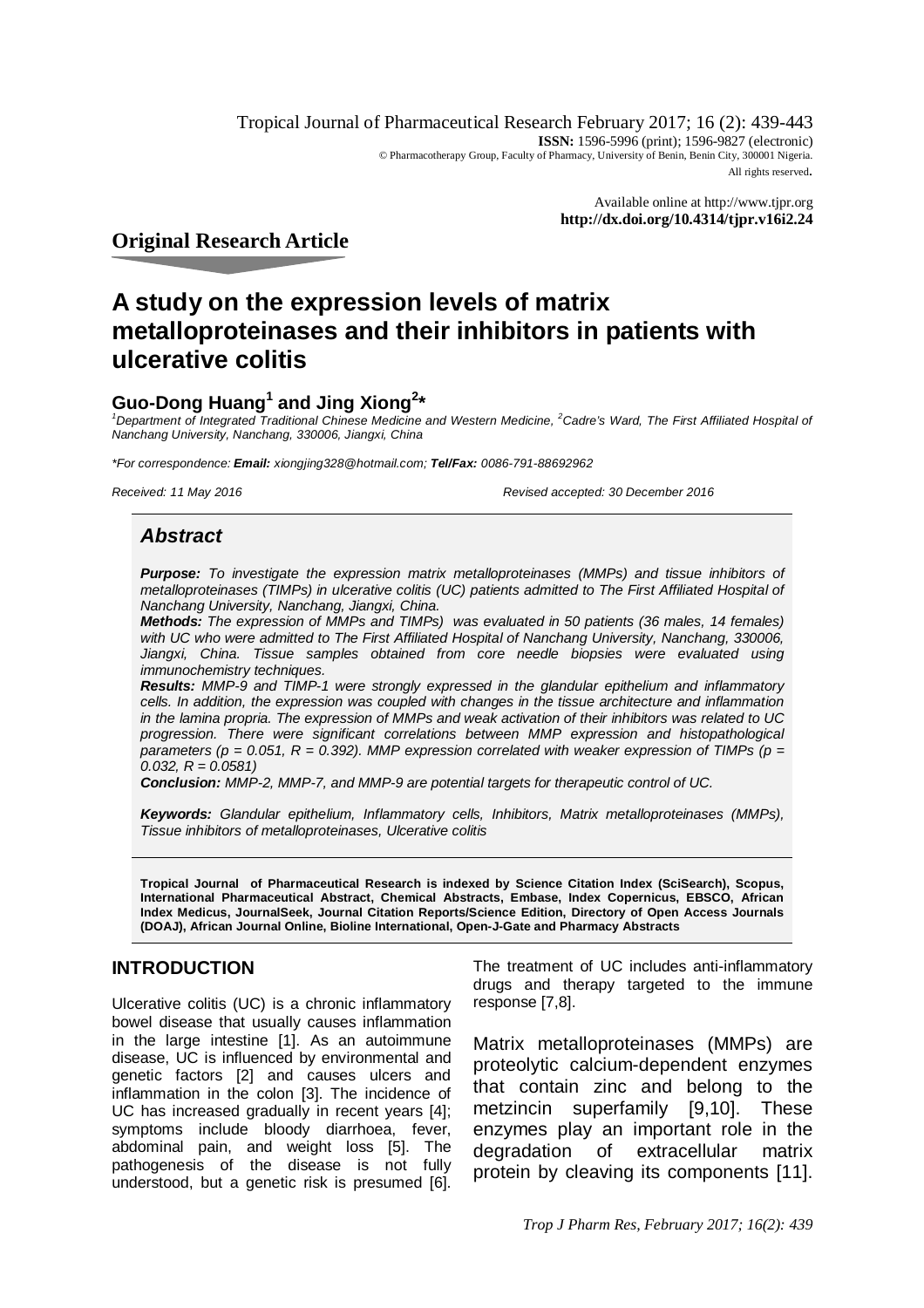MMPs are also involved in cell proliferation, adhesion, differentiation, and dispersion, and programed cell death [12]. Excreted by endothelial cells, neutrophils, macrophages, neutrophils, and lymphocytes [13,14], MMPs are controlled by tissue inhibitors of metalloproteinases (TIMPs) [15]. The balance between MMPs and TIMPs must be controlled to maintain and remodel cells and tissues. Imbalances in these proteins can lead to diseases such as tissue fibrosis, cardiovascular diseases, ulcers, and inflammation [15].

In this study, we evaluated the immunohistochemical associations of MMPs and TIMPS, specifically MMP-2, MMP-7, and MMP-9 and TIMP-1 and TIMP-2, respectively, in 50 patients with UC and their correlations with histochemical and pathological parameters. Increased understanding of the expression of these proteins in UC could provide novel therapeutic targets.

# **METHODS**

The study complied with National Institutes of Health guidelines [16] and was approved by Bioethics Committee of The First Affiliated Hospital of Nanchang University, Nanchang, Jiangxi, China (ref no. NU/FAH/BioEt/2014-16A).

The study enrolled 50 patients (36 males, 14 females) diagnosed with UC. All of the patients were older than 21 years of age. Core needle biopsy samples embedded in paraffin were obtained from the Department of Gastroenterology and Surgery, Chinese Central Hospital.

All of the reagents were purchased from Novocastra Reagents (Leica Microsystems, Germany), including rabbit anti-Smad4, rabbit anti-Smad6, and rabbit anti-Smad7 monoclonal antibody for the MMPs and mouse

monoclonal antibody for TIMP-1 and -2. All of the sections examined were counterstained with haematoxylin and eosin (H&E) before histopathological evaluation.

The formalin-fixed tissue specimens embedded in paraffin were cut into 4 μm-thick sections using a HM 450 sliding microtome (Thermo Fisher Scientific, USA). The sections were deparaffinised in xylene and rehydrated with alcohol. The sections examined for MMP-2 and TIMP-1 were placed in a microwave oven for 30 min, treated with citrate buffer, and then subjected to antigen retrieval using a pressure chamber. Slides were incubated with the primary antibodies for MMP-2, MMP-7, MMP-9, TIMP-1, and TIMP-2, diluted 1:70, and kept overnight at 4 °C. Then, they were incubated for 20 – 30 min in amplifying reagent at room temperature. The resulting antigen-antibody complex activity was detected and visualised using diaminobenzidine (DAB), and the specimen was counterstained with haematoxylin.

# **Statistical analysis**

Statistical analysis was carried out using SPSS 16.0 (SPSS, USA). Student's  $t$ -test was used to compare the different groups and the correlations between parameters were calculated using Spearman's rank correlation. *P* < 0.05 was considered statistically significant.

# **RESULTS**

Of the 50 patients with UC studied, acute, moderate, indefinite, and no epithelial dysplasia was found in 4, 14, 20, and 12 patients, respectively (Table 1). Evaluating the UC disease activity using the protocol developed by Geboes *et al* [17], 30 subjects had chronic UC, 8 were active cases, and 12 subjects had inactive UC (Table 1).

**Table 1:** Gender, grade of dysplasia and disease activity in the investigation

| Sex (N) |      |     |            | Grade of dysplasia (N) | Disease activity (N) |          |        |         |
|---------|------|-----|------------|------------------------|----------------------|----------|--------|---------|
| -emale  | Male | Nil | Indefinite | Moderate               | Acute                | Inactive | Active | Chronic |
| -4      | 36   |     | nr<br>∠∪   |                        |                      |          |        | 30      |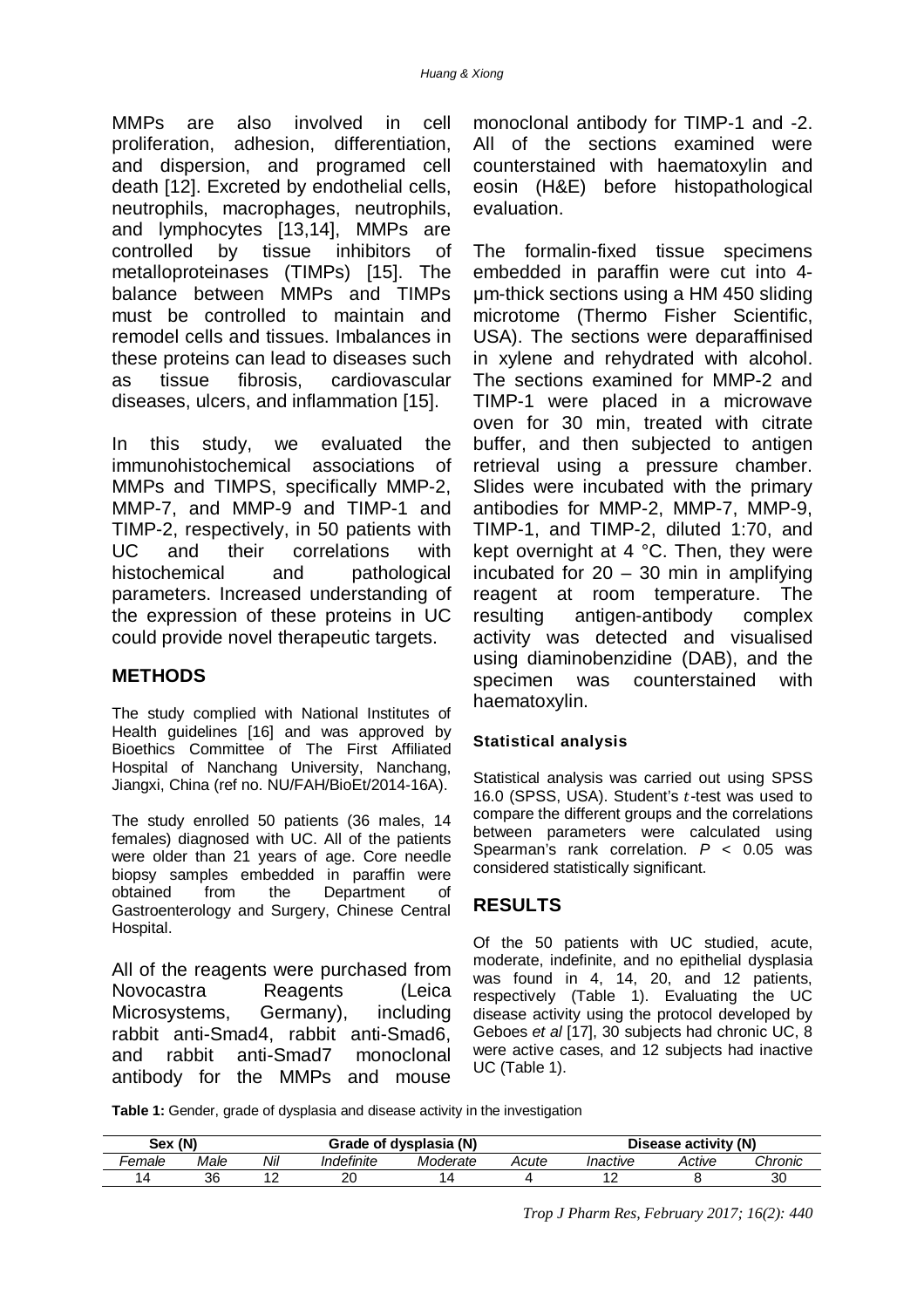#### *Note:* N denotes number

| <b>Protein</b> | Ulcerative colitis (UC) |                              |          |          |                                 |         |         |         |  |  |  |
|----------------|-------------------------|------------------------------|----------|----------|---------------------------------|---------|---------|---------|--|--|--|
| expression     |                         | Glandular cells (% of cases) |          |          | Inflammatory cells (% of cases) |         |         |         |  |  |  |
|                | Not                     | Weak                         | Average  | Strong   | Not                             | Weak    | Average | Strong  |  |  |  |
|                | present                 |                              |          |          | present                         |         |         |         |  |  |  |
| $MMP-2$        | 2(4%)                   | 36 (72%)                     | 8(16%)   | 4(8%)    | 8(16%)                          | 36(72%) | 5(10%)  | 1(2%)   |  |  |  |
| MMP-7          | 29 (58%)                | 11(22%)                      | 9(9)     | $1(2\%)$ | 3(6%)                           | 18(36%) | 16(32%) | 13(26%) |  |  |  |
| MMP-9          | 4(8%)                   | 16 (32%)                     | 11 (22%) | 19 (38%) | 2(4%)                           | 16(32%) | 13(26%) | 19(38%) |  |  |  |

**Table 2:** MMP-2, MMP-7, and MMP-9 expression in glandular and inflammatory cells

Examining glandular cells, the MMP-2 expression was weak in the glandular epithelium of 50 cases, covering 73.3 % of the patients with UC and in inflammatory cells in 72 % of the cases. MMP-2 expression in the glandular tubes was average and strong in 16 and 8 % of the cases, respectively, compared with 10 and 2 % of the inflammatory cells (Table 2).

In comparison, no MMP-7 expression was seen in the glandular epithelium of 29 patients (58 %), compared with 6 % of the inflammatory cells. There was weak expression in the glandular cells of 22 % of the cases, compared with 36 % of the inflammatory cells. MMP-9 expression was weak in both the glandular and inflammatory cells in 16 % of the cases; average expression of both was observed in 32 % of the cases (Figure 1 and Table 2).

Strong TIMP-1 expression was found in the glandular epithelium in 32 cases (64 %) and in 40 % of the inflammatory infiltrate cells. There was weak TIMP-2 in glandular epithelium in 44 % of the cases, compared with 33 % of the inflammatory cells (Figure 2a, b).

There was a strong correlation between the expression of MMPs in the glandular epithelium and the presence of ulcers  $(p = 0.051, R = 0.392)$ . In addition, MMP-2 in the glandular epithelium tended to be correlated with a change in the tissue architecture  $(p = 0.076, R = 0.381)$  and the presence of neutrophils in the lamina propria (*p* = 0.077, *R* = 0.371) (Fig. 1a).

The expression of MMP-7 in the glandular epithelium was correlated with erosions (*p* = 0.031*, R* = 0.492). Decreased MMP-9 expression was observed with altered tissue architecture (*p* = 0.067*, R* = −0.392) (Fig. 1b, c).



**Figure 1:** Immunohistochemical expression of (a) MMP-2, (b) MMP-7 and (c) MMP-9 in glandular epithelium and inflammatory cells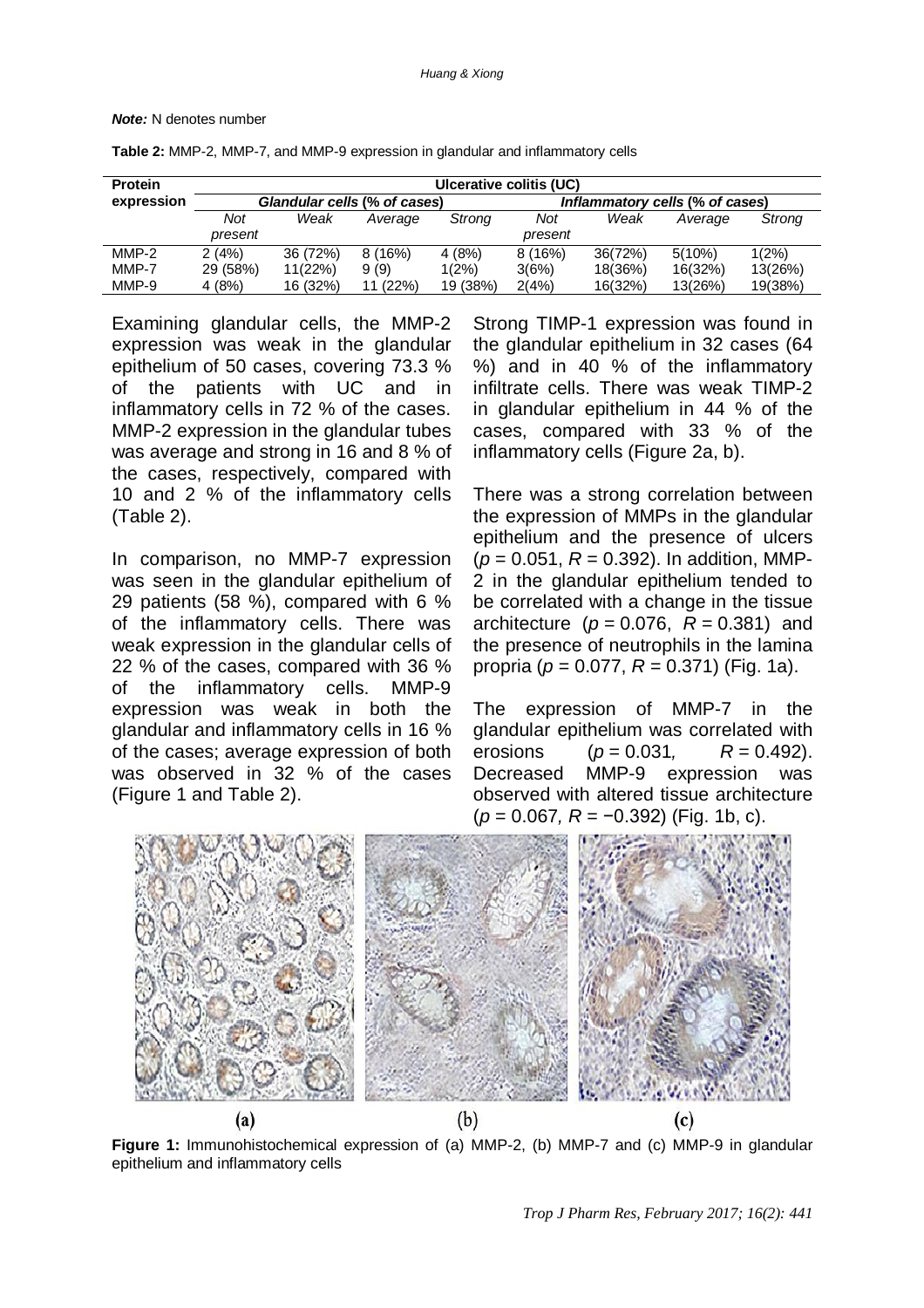

**Figure 2:** Immunohistochemical expression of (a) TIMP-1 and (b) TIMP-2 in glandular epithelium and inflammatory cells

The expression of MMP-2 in the lamina propria was correlated with the presence of neutrophils in an inflammatory infiltrate. In addition, the expression TIMP-1 correlated with eosinophils in the lamina propria (*p* = 0.024*, R* = 0.612) and neutrophils in the glandular epithelium (*p* = 0.032*, R* = 0.0581). There was a significant correlation with the expression of TIMP-2 in the glandular epithelium, but not with inflammatory cells (Figure 2a, b).

### **DISCUSSION**

The expression of various metalloproteinases and their inhibitors observed in the patients with UC was related to the stage of the disease. There was weak MMP-7 expression in the glandular epithelium in 60 % of the cases with an inflammatory infiltrate. Weak MMP-2 expression was observed in the inflammatory infiltrate contrasting strong expression in the glandular epithelium, as noted by von Lampe *et al* [18]. MMP-2 expression was associated with erosions in the glandular epithelium. The expression of MMP-2 was also mainly associated with mesenchymal cells and neutrophils in the glandular epithelium and an inflammatory infiltrate. MMP-9 expression was observed in both the glandular epithelium and inflammatory infiltrate, as reported in patients with UC [19]. In addition, the protein activity in UC increased with the homogeneity of the inflamed mucosa.

The tissue architecture of the colon changed with the level of MMP-9 expression, implying that MMP-9

expression plays a role in the chronic inflammation of the tissue lining of the colon and remodelling of the tissue architecture. Our results revealed that MMP-9 plays a crucial role in the pathogenesis of UC, as reported elsewhere [20,21], suggesting MMP-9 as a potential target for treatment. TIMP-1 and TIMP-2 also play vital roles in regulating the activity of MMPs and maintaining equilibrium. The expression of TIMP-1 in an inflamed ulcer in UC has been reported [22].

#### **Limitation of the study**

One limitation of this study is that the tissue samples were from a Chinese population; the correlation between the expression of MMPs and TIMPs may vary in other populations of patients with UC.

### **CONCLUSION**

The expression of MMPs and their inhibitors reflects UC progression. There are significant correlations between MMPs and histopathological parameters. MMP-2, MMP-7 and MMP-9 are potential targets for reducing the progression of UC in patients by using inhibitors such as TIMP-1 and TIMP-2.

### **DECLARATIONS**

#### *Conflict of Interest*

No conflict of interest associated with this work.